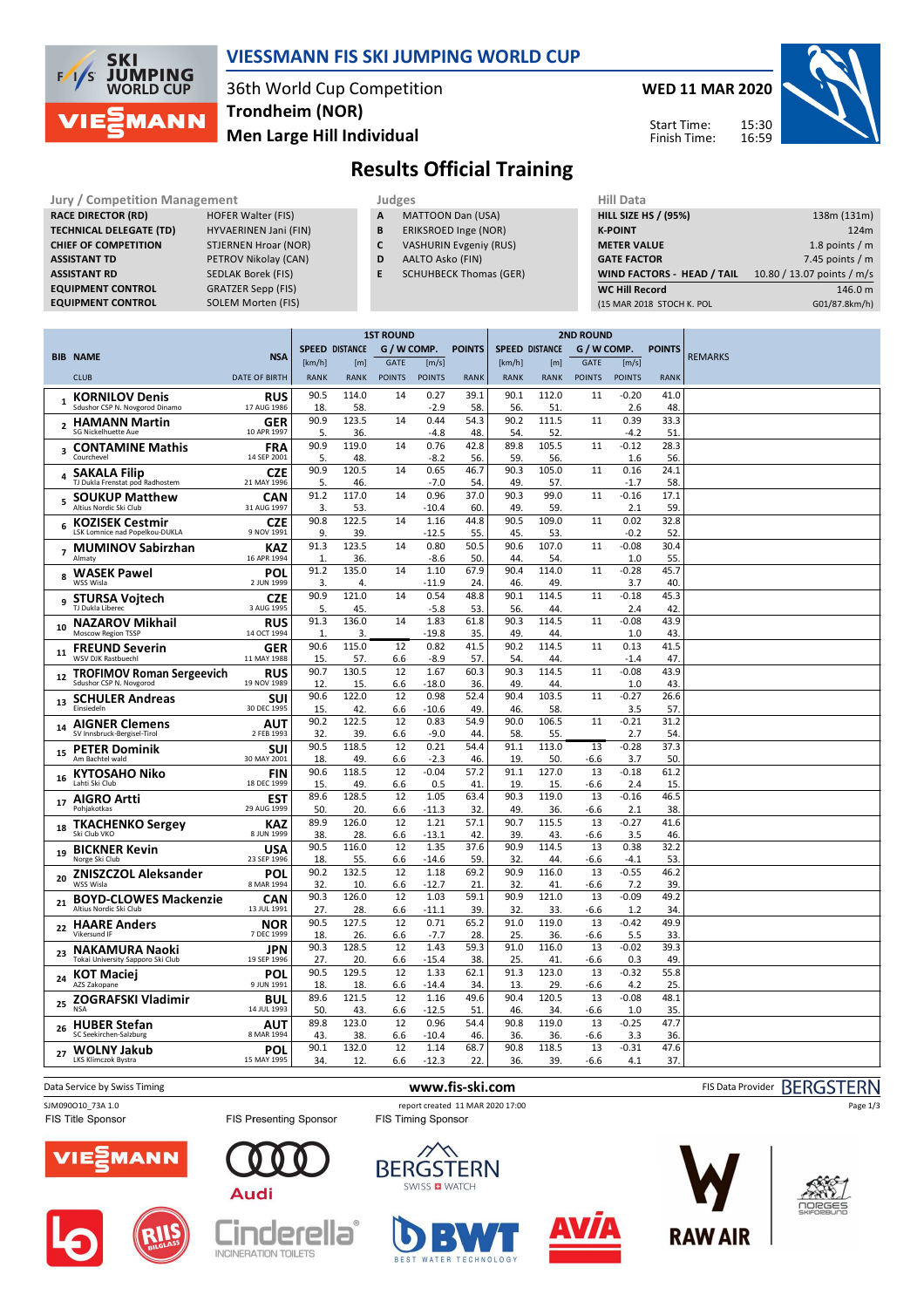

### **VIESSMANN FIS SKI JUMPING WORLD CUP**

36th World Cup Competition **Men Large Hill Individual Trondheim (NOR)**

**WED 11 MAR 2020**



Start Time: Finish Time:

# **Results Official Training**

|    |                                                             |                           | <b>1ST ROUND</b>      |                       |                              |                        | <b>2ND ROUND</b> |                       |                       |                              |                        |               |                |
|----|-------------------------------------------------------------|---------------------------|-----------------------|-----------------------|------------------------------|------------------------|------------------|-----------------------|-----------------------|------------------------------|------------------------|---------------|----------------|
|    | <b>BIB NAME</b>                                             | <b>NSA</b>                |                       | <b>SPEED DISTANCE</b> | G / W COMP.                  |                        | <b>POINTS</b>    |                       | <b>SPEED DISTANCE</b> | G / W COMP.                  |                        | <b>POINTS</b> | <b>REMARKS</b> |
|    | <b>CLUB</b>                                                 | <b>DATE OF BIRTH</b>      | [km/h]<br><b>RANK</b> | [m]<br><b>RANK</b>    | <b>GATE</b><br><b>POINTS</b> | [m/s]<br><b>POINTS</b> | <b>RANK</b>      | [km/h]<br><b>RANK</b> | [m]<br><b>RANK</b>    | <b>GATE</b><br><b>POINTS</b> | [m/s]<br><b>POINTS</b> | <b>RANK</b>   |                |
|    |                                                             |                           | 90.4                  | 130.0                 | 12                           | 0.92                   | 67.5             | 91.2                  | 124.0                 | 13                           | $-0.25$                | 56.7          |                |
| 28 | <b>SEMENIC Anze</b><br><b>NSK TRZIC FMG</b>                 | <b>SLO</b><br>1 AUG 1993  | 25.                   | 16.                   | 6.6                          | $-9.9$                 | 25.              | 16.                   | 21                    | -6.6                         | 3.3                    | 23.           |                |
| 29 | <b>AMMANN Simon</b><br><b>SSC Toggenburg</b>                | <b>SUI</b><br>25 JUN 1981 | 90.4<br>25.           | 131.5<br>14           | 12<br>6.6                    | 1.40<br>$-15.1$        | 65.0<br>29.      | 91.0<br>25.           | 124.0<br>21           | 13<br>-6.6                   | 0.08<br>$-0.9$         | 52.5<br>31    |                |
| 30 | <b>SATO Keiichi</b><br>Megmilk Snow Brand Ski Team          | JPN<br>27 JUL 1997        | 89.7<br>45.           | 124.5<br>32.          | 10<br>13.3                   | 1.30<br>$-14.0$        | 60.2<br>37.      | 91.0<br>25.           | 125.0<br>18.          | 13<br>-6.6                   | 0.23<br>$-2.5$         | 52.7<br>29.   |                |
| 31 | <b>AALTO Antti</b><br>Kiteen Urheilijat                     | <b>FIN</b><br>2 APR 1995  | 90.3                  | 135.0                 | 10                           | 1.69                   | 74.8             | 91.3                  | 122.0                 | 13                           | $-0.22$                | 52.7          |                |
| 32 | <b>KLIMOV Evgeniy</b>                                       | <b>RUS</b>                | 27.<br>89.7           | 4.<br>124.0           | 13.3<br>09                   | $-18.3$<br>0.97        | 16.<br>65.9      | 13.<br>91.4           | 31<br>124.0           | -6.6<br>13                   | 2.9<br>$-0.47$         | 29.<br>59.5   |                |
| 33 | GBU TSTOVS Mos obl Start Perm<br><b>KOBAYASHI Junshiro</b>  | 3 FEB 1994<br>JPN         | 45.<br>89.4           | 33.<br>132.5          | 16.4<br>09                   | $-10.5$<br>1.19        | 27.<br>78.8      | 10.<br>90.9           | 21<br>127.5           | -6.6<br>13                   | 6.1<br>$-0.26$         | 16.<br>63.1   |                |
|    | Megmilk Snow Brand Ski Team<br><b>PEDERSEN Robin</b>        | 11 JUN 1991<br><b>NOR</b> | 54.<br>89.9           | 10.<br>126.0          | 16.4<br>09                   | $-12.9$<br>0.52        | 9.<br>74.4       | 32.<br>91.5           | 12.<br>124.0          | -6.6<br>13                   | 3.4<br>$-0.31$         | 9<br>57.5     |                |
| 34 | Stalkameratene II                                           | 31 AUG 1996               | 38.                   | 28.                   | 16.4                         | $-5.6$                 | 17.              | 4.                    | 21                    | -6.6                         | 4.1                    | 22.           |                |
| 35 | <b>JELAR Ziga</b><br>Sk Triglav kranj                       | <b>SLO</b><br>22 OCT 1997 | 89.8<br>43.           | 135.0<br>4.           | 09<br>16.4                   | 0.81<br>-8.7           | 87.5<br>3.       | 91.2<br>16.           | 128.0<br>10.          | 13<br>-6.6                   | $-0.50$<br>6.5         | 67.1<br>5.    |                |
| 36 | <b>KOUDELKA Roman</b><br>LSK Lomnice nad Popelkou - Dukla   | <b>CZE</b><br>9 JUL 1989  | 89.0<br>59.           | 117.5<br>52.          | 09<br>16.4                   | 0.93<br>$-10.0$        | 54.7<br>45.      | 90.7<br>39.           | 123.0<br>29.          | 13<br>-6.6                   | $-0.11$<br>1.4         | 53.0<br>28.   |                |
| 37 | <b>PEIER Killian</b><br>Vallee du Joux                      | <b>SUI</b><br>28 MAR 1995 | 89.3<br>55.           | 124.0<br>33.          | 09<br>16.4                   | 1.13<br>$-12.2$        | 64.2<br>31.      | 91.1<br>19.           | 119.5<br>35.          | 13<br>-6.6                   | $-0.03$<br>0.4         | 45.7<br>40.   |                |
| 38 | <b>ITO Daiki</b><br>Megmilk Snow Brand Ski Team             | JPN<br>27 DEC 1985        |                       | <b>DNS</b>            |                              |                        |                  |                       | <b>DNS</b>            |                              |                        |               |                |
| 39 | <b>EISENBICHLER Markus</b>                                  | GER                       | 90.0                  | 142.0                 | 09                           | 1.17                   | 96.2             | 91.2                  | 135.0                 | 13                           | $-0.27$                | 76.7          |                |
| 40 | <b>TSV Siegsdorf</b><br><b>HAYBOECK Michael</b>             | 3 APR 1991<br>AUT         | 36.<br>89.6           | $\mathbf{1}$<br>134.0 | 16.4<br>08                   | $-12.6$<br>0.96        | 1.<br>87.5       | 16.<br>91.5           | 2.<br>129.0           | -6.6<br>13                   | 3.5<br>0.09            | 2.<br>61.4    |                |
| 41 | UVB Hinzenbach-Oberoesterreich<br><b>PASCHKE Pius</b>       | 5 MAR 1991<br>GER         | 50.<br>89.2           | 7.<br>118.5           | 19.9<br>08                   | $-10.4$<br>1.10        | 3.<br>58.1       | 4.<br>91.1            | 7.<br>122.0           | -6.6<br>13                   | $-1.0$<br>$-0.43$      | 14.<br>55.4   |                |
|    | WSV Kiefersfelden                                           | 20 MAY 1990<br>AUT        | 56.<br>89.7           | 49.<br>124.0          | 19.9<br>08                   | $-11.9$<br>1.07        | 40.<br>68.3      | 19.<br>91.6           | 31<br>123.5           | -6.6<br>13                   | 5.6<br>$-0.50$         | 26.<br>59.0   |                |
| 42 | <b>SCHLIERENZAUER Gregor</b><br>SV Innsbruck-Bergisel-Tirol | 7 JAN 1990                | 45.                   | 33.                   | 19.9                         | $-11.6$                | 23.              | 2.                    | 26.                   | -6.6                         | 6.5                    | 18.           |                |
| 43 | <b>PREVC Domen</b><br>Sk Triglav kranj                      | <b>SLO</b><br>4 JUN 1999  | 89.0<br>59.           | 109.5<br>59.          | 08<br>19.9                   | 0.44<br>$-4.8$         | 49.0<br>52.      | 90.8<br>36.           | 123.5<br>26.          | 13<br>-6.6                   | $-0.21$<br>2.7         | 55.2<br>27.   |                |
| 44 | <b>HUBER Daniel</b><br>SC Seekirchen-Salzburg               | AUT<br>2 JAN 1993         | 89.2<br>56.           | 122.5<br>39.          | 08<br>19.9                   | 0.59<br>-6.4           | 70.8<br>20.      | 91.0<br>25.           | 117.5<br>40.          | 13<br>-6.6                   | $-0.11$<br>1.4         | 43.1<br>45.   |                |
| 45 | <b>JOHANSSON Robert</b><br>Soere Aal IL                     | <b>NOR</b><br>23 MAR 1990 | 89.9<br>38.           | 126.0<br>28.          | 08<br>19.9                   | 0.54<br>$-5.8$         | 77.7<br>10.      | 91.5<br>4.            | 133.5<br>3.           | 13<br>-6.6                   | $-0.04$<br>0.5         | 71.0<br>3.    |                |
| 46 | <b>SCHMID Constantin</b><br>Wsv Oberaudorf                  | <b>GER</b><br>27 NOV 1999 | 89.7                  | 116.5<br>54.          | 08                           | 0.18                   | 64.5             | 91.5<br>4.            | 128.5                 | 13                           | $-0.11$<br>1.4         | 62.9          |                |
| 47 | <b>LANISEK Anze</b>                                         | <b>SLO</b>                | 45.<br>89.9           | 115.5                 | 19.9<br>08                   | $-1.9$<br>0.20         | 30.<br>62.4      | 91.3                  | 8.<br>130.5           | -6.6<br>13                   | $-0.35$                | 10.<br>69.7   |                |
| 48 | <b>Ssk Menges</b><br><b>ZAJC Timi</b>                       | 20 APR 1996<br><b>SLO</b> | 38.<br>89.5           | 56.<br>128.5          | 19.9<br>08                   | $-2.2$<br>0.66         | 33.<br>80.9      | 13.<br>90.7           | 5.<br>131.5           | -6.6<br>13                   | 4.6<br>0.01            | 4.<br>66.8    |                |
|    | SSK Ljubno BTC                                              | 26 APR 2000<br>JPN        | 53.<br>89.2           | 20.<br>109.5          | 19.9<br>08                   | $-7.1$<br>$-0.21$      | 7.<br>56.5       | 39.<br>90.7           | 4.<br>123.5           | -6.6<br>13                   | $-0.1$<br>0.09         | 6.<br>51.5    |                |
| 49 | <b>SATO Yukiya</b><br>Megmilk Snow Brand Ski Team           | 19 JUN 1995               | 56.                   | 59.                   | 19.9                         | 2.7                    | 43.              | 39.                   | 26.                   | -6.6                         | $-1.0$                 | 32            |                |
| 50 | <b>FORFANG Johann Andre</b><br><b>Tromsoe Skiklub</b>       | NOR<br>4 JUL 1995         | 89.7<br>45.           | 121.5<br>43.          | 08<br>19.9                   | 0.04<br>$-0.4$         | 75.0<br>14.      | 91.0<br>25.           | 127.5<br>12.          | 13<br>-6.6                   | 0.08<br>$-0.9$         | 58.8<br>19.   |                |
| 51 | <b>ZYLA Piotr</b><br>WSS Wisla                              | POL<br>16 JAN 1987        | 90.0<br>36.           | 126.5<br>27.          | 11<br>9.8                    | $-0.05$<br>0.7         | 75.0<br>14.      | 91.0<br>25.           | 127.5<br>12.          | 13<br>-6.6                   | $-0.21$<br>2.7         | 62.4<br>11.   |                |
|    | <b>ASCHENWALD Philipp</b><br>SC Mayerhofen-Tirol            | AUT<br>12 NOV 1995        | 90.5<br>18.           | 128.0<br>24.          | 11<br>9.8                    | 0.34<br>$-3.7$         | 73.3<br>18.      | 91.1<br>19.           | 125.0<br>18.          | 13<br>-6.6                   | $-0.20$<br>2.6         | 57.8<br>21.   |                |
| 53 | <b>TANDE Daniel Andre</b><br>Kongsberg If                   | <b>NOR</b><br>24 JAN 1994 | 90.8<br>9.            | 128.0<br>24.          | 11<br>9.8                    | 0.45<br>$-4.9$         | 72.1<br>19.      |                       | <b>DNS</b>            |                              |                        |               |                |
| 54 | <b>PREVC Peter</b>                                          | <b>SLO</b>                | 90.5                  | 130.0                 | 11                           | 0.29                   | 77.5             | 91.5                  | 128.5                 | 13                           | $-0.03$                | 61.9          |                |
| 55 | SK Triglav Kranj<br><b>LINDVIK Marius</b>                   | 20 SEP 1992<br><b>NOR</b> | 18.<br>90.3           | 16.<br>132.0          | 9.8<br>11                    | $-3.1$<br>0.16         | 11.<br>82.5      | 4.<br>91.1            | 8.<br>126.5           | -6.6<br>13                   | 0.4<br>$-0.52$         | 12.<br>64.7   |                |
| 56 | Raelingen Skiklubb<br><b>LEYHE Stephan</b>                  | 27 JUN 1998<br>GER        | 27.<br>90.8           | 12.<br>133.5          | 9.8<br>11                    | $-1.7$<br>0.11         | 6.<br>85.7       | 19.<br>91.6           | 16.<br>136.0          | -6.6<br>13                   | 6.8<br>$-0.15$         | 8.<br>77.0    |                |
|    | SC Willingen                                                | 5 JAN 1992                | 9.<br>89.9            | 9.<br>134.0           | 9.8<br>11                    | $-1.2$<br>0.71         | 5.<br>80.1       | 2.<br>90.7            | 1.<br>125.5           | -6.6<br>13                   | 2.0<br>$-0.41$         | 1.<br>61.5    |                |
| 57 | <b>STOCH Kamil</b><br>KS Eve-nement Zakopane                | POL<br>25 MAY 1987        | 38.                   | 7.                    | 9.8                          | $-7.7$                 | 8.               | 39.                   | 17.                   | -6.6                         | 5.4                    | 13.           |                |
| 58 | <b>KUBACKI Dawid</b><br>TS Wisla Zakopane                   | <b>POL</b><br>12 MAR 1990 | 90.7<br>12.           | 128.5<br>20.          | 11<br>9.8                    | 0.18<br>$-1.9$         | 76.0<br>13.      | 91.4<br>10.           | 125.0<br>18.          | 13<br>-6.6                   | $-0.32$<br>4.2         | 59.4<br>17.   |                |
|    | <sub>59</sub> KOBAYASHI Ryoyu                               | <b>JPN</b>                | 90.3                  | 139.0                 | 11                           | 0.51                   | 91.3             | 91.5                  | 129.5                 | 13                           | $-0.14$                | 65.1          |                |
|    | Tsuchiya Home Ski Team                                      | 8 NOV 1996                | 27.                   | 2.                    | 9.8                          | $-5.5$                 | 2.               | 4.                    | 6.                    | $-6.6$                       | 1.8                    | 7.            |                |